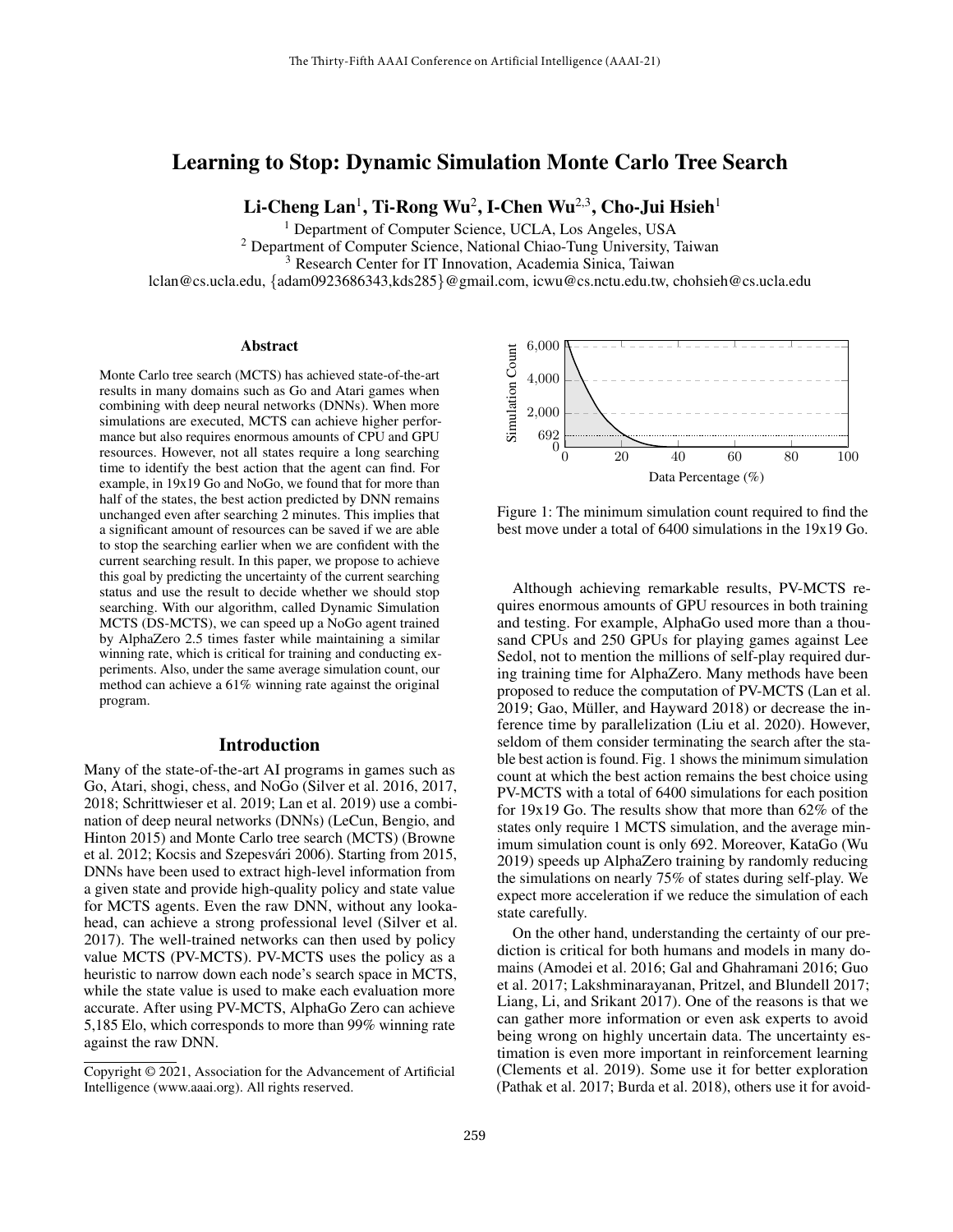

Figure 2: The illustration of the state uncertainty in the 9x9 Go. The color shows the policy output by the neural network. Purple through bright green ranges from the lower to the higher probability.

ing risky or unknown actions (Garcıa and Fernández 2015). However, to the best of our knowledge, non of previous works can be implemented on the tree searching directly since the uncertainty of tree searching is very different from modern neural networks. For example, given a state, we will become certain if we found a winning strategy after searching several simulations. Hence, we can predict the uncertainty based on different search stage.

In this paper, we first define the certainty of an MCTS searching status as the confidence of the current best action remains unchanged after reaching the given maximum simulations. Take Fig. 2a, an easy state of 9x9 Go, as an example. Even beginner Go players know that marked point is the only move to consider; DNN policies can also learn this. Therefore, we should be certain about our decision after evaluating the root state and stop the search immediately. On the contrary, Fig. 2b shows a rigid state where even an agent trained by the AlphaZero algorithm is uncertain about which action is better after a small amount of searching.

We proposed three ways to predict the uncertainty. The first method uses the policy of the original neural network and the confidence calibration technique (Guo et al. 2017). The second and the third methods train an auxiliary network to estimate the confidence. The first and second methods only use the given state's information, while the third method also includes information about the current search status. The results show that all the methods can achieve more than 92% accuracy.

Finally, we proposed *Dynamic Simulation MCTS* (DS-MCTS), which dynamically determines whether to continue the MCTS search according to the current search status's uncertainty. The experiment results on a NoGo AlphaZero agent show that the proposed algorithm leads to a speedup of 2.5 while maintaining a similar winning rate. The result is significant because playing at the level of AlphaZero; even a single lousy move will lead to losing immediately. Moreover, by increasing the maximum simulations, we achieve 61% win rate against the original PV-MCTS using the same number of average simulations. We also conduct experiments on 9x9 Go. Our method speeds up 1.66x even if we do not fine-tune our hyper-parameters.

## Background

Policy Value Monte Carlo Tree Search (PV-MCTS), used in the AlphaGo Zero program (Silver et al. 2017), is similar to MCTS (Browne et al. 2012; Kocsis and Szepesvári 2006) in that it is a best-first search algorithm that uses Monte Carlo simulation to evaluate state values. It incorporates into MCTS a two-headed neural network, which we refer to as a policy value neural network (PV-NN). Given a state s, PV-NN outputs a policy distribution  $p(*|s)$  that represents the probability  $p(a|s)$  of each action a, and a scalar  $v(s)$ , which estimates the state value.

PV-MCTS contains four phases for each simulation: (1) *Selection*: starting from the root state  $s_0$ , traverse downwards, choosing the best move until reaching a leaf state  $s_T$ . At every time step t, AlphaZero uses the PUCT algorithm (Rosin 2011) as the tree search policy to select the action for state  $s_t$ :

$$
a_t = \arg\max_a \left\{ Q(s_t, a) + c_{PUCT} \times p(a|s_t) \times \frac{\sqrt{N(s_t)}}{N(s_t, a)} \right\},\tag{1}
$$

where  $Q(s, a)$  and  $N(s, a)$  represents the estimated value of the search tree and visit count of action  $\alpha$  for state s,  $c_{PI/CT}$ is a constant value for exploration, and  $P(s, a)$  is the prior probability provided by PV-NN. (2) *Expansion*: Expand the search tree from the selected leaf  $s_T$ . (3) *Evaluation*: The neural network evaluates the selected leaf state  $s_T$  using the PV-NN (4) *Update*: The evaluation result of PV-NN is then used to update the prior probability  $P(s_T, *)$  of  $s_T$  and the action values  $Q(s_t, a_t)$  on the selected path  $(s_0, s_1, ..., s_T)$ . After maximum simulations have been executed, PV-MCTS returns a policy  $\pi(s_0, a) = N(s_0, a)^{1/\tau}/\sum_b N(s_0, b)^{1/\tau}$  of root state  $s_0$ , where  $\tau$  is a temperature parameter that can be adjusted by users. A typical choice is to set  $\tau \to 0^+$ , which means the move with the maximum visit count is always selected.

### Method

This section will first discuss the proposed uncertainty estimation algorithm for MCTS and then show how to use it to conduct a Dynamic Simulation MCTS (DS-MCTS).

#### Uncertainty Estimation

Evaluating the uncertainties is challenging since the "ground truth" of uncertainty estimates are usually not available. Therefore, we try to define our "uncertainty" of current search status based on the following observations:

- Although there is no "ground truth" for playing games, PV-MCTS will converge to a decent result after hundreds of simulations have been executed. On the other hand, it is much easier to predict the uncertainty when a large enough maximum simulation counts  $N_{max}$  exists, since we can use the policy and action values after  $N_{max}$  simulations to establish our "ground truth".
- There could be more than one best action (e.g., two possible winning moves), and it is sufficient to find any of these actions. The state should be considered certain for the agent if it is sure that the action it found is nearly the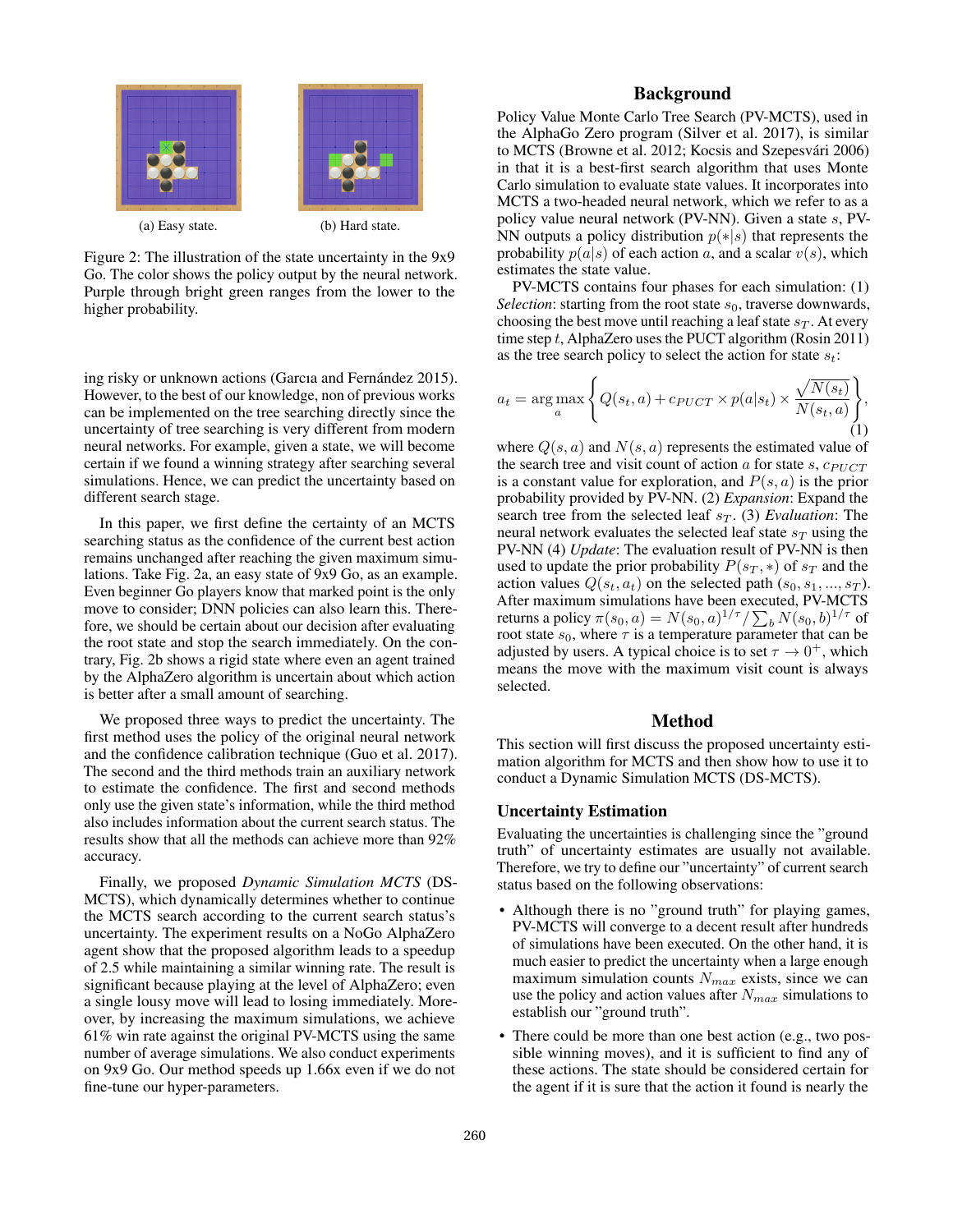best. The near-best actions can be defined as actions with similar highest action value after  $N_{max}$  simulations.

• Even if the agent can predict the best policy at the beginning of the search, a state should be considered uncertain if another sub-optimal move is considered the best action during the search since luck plays a factor in the beginning stages of a search. Action can be considered sub-optimal if its action value is lower than the best action after  $N_{max}$ simulations.

Based on the above observations, we propose the following definition of our uncertainty.

Let  $\pi(a|s, n)$ ,  $Q(s, a, n)$  be the policy and the action value provided by the PV-MCTS agent after  $n$  simulations on the state s. We use  $\tau \to 0^+$  to select  $\pi$  (only select the best action). If an action  $a'$  has not been visited, the action value  $Q(s, a', n)$  will be  $-1$ , which means losing. Given a maximum simulation  $N_{max}$ , we use the action value  $Q(s, a, N_{max})$  to approximate the true action value. Therefore, we have the approximate reward  $R$  of current policy as follows:

$$
R_{N_{max}}(s,n) = \sum_{a} (\pi(a|s,n) * Q(s,a,N_{max})).
$$
 (2)

We define an MCTS tree status after  $n$  simulations is uncertain  $U(s, n) = 1$  if:

$$
\exists n' \ge n, \text{ s.t. } R_{N_{max}}(s, N_{max}) - R_{N_{max}}(s, n') \ge \epsilon, \text{ (3)}
$$

where  $\epsilon$  is a small constant that we can tolerate. We are certain about the tree status  $U(s, n) = 0$ , when every  $n' \geq n$  select one of the near-best actions. This definition satisfies our three observations. First, the uncertainty is based on the given  $N_{max}$ . Second, it is sufficient to find any of the near-best action within the  $\epsilon$  threshold. Finally, the search status after *nth* simulations will be considered uncertain  $(U(s, n) = 1)$ if any sub-optimal action be chosen at any  $n' \geq n$ .

For convenience sake, we define the minimum simulation count  $M(s)$  of a state s as: after  $M(s)$  simulations, the searching status becomes *certain*. In another words,  $U(s,n) = 1$  if  $n < M(s)$ , otherwise,  $U(s,n) = 0$  if  $M(s) \leq n \leq N_{max}$ . Fig. 1 is drawn by  $M(s)$ . The state shown in Fig. 2a has minimum simulation count  $M(s_{easy}) =$ 1 and the state of Fig. 2b has a minimum simulation count  $M(s_{hard})$  that is close to  $N_{max}$ .

Our main goal is to stop the search as soon as  $M(s)$  simulations have been executed. However, predicting  $M(s)$  is hard for neural networks since this requires the models to predict the uncertainty of the future. Hence, we let our models predict the probability of being uncertain  $U(s, n) = 1$  after  $n$  simulation have been executed on state  $s$  by providing a value u. If u is large, it is more likely  $U(s, n) = 1$ . With the value  $u$ , we can stop the searching if  $u$  is smaller than a tuned threshold.

Using the original PV-NN Although our ultimate goal is predicting the uncertainty based on both the given state and the current tree status, it is still important to predict without any tree status at the beginning of the search since more than half of the states can be certain about its choice once the root state is evaluated. Part of the reason is the high quality

of the original PV-NN, and its policy will directly influence the search. According to the PUCT algorithm, if an action's prior probability  $p(a|s)$  is large, the selection algorithm of PUCT (Equ. 1) will encourage the agent to explore the action, and as a result, it will have a higher chance to end up with the most simulation count and be selected as the best action. Therefore, in this section, we use the original PV-NN to predict the uncertainty at the beginning of the search.

One straightforward way to use the original PV-NN is by using the probability of best action. If the probability of the best action is 0.99, then it is almost certain that it is the best action the agent will choose after the search. However, according to Guo et al. (2017), the softmax prediction of, say, a ResNet (He et al. 2016) may not match its true confidence. It needs to be calibrated. For instance, Guo et al. (2017) showed that Platt Scaling (Platt et al. 1999) (temperature scaling) is a simple but surprisingly effective way to calibrate the prediction. It searches for a proper temperature  $\tau$  to adjust the prediction  $\pi$ . For untrustworthy models it will set  $\tau \rightarrow$  $\infty$ , while for trustworthy models  $\tau \to 0^+$ . Based on this idea, we approximate the value  $u$  with the wrong prediction probability, shown as follows:

$$
u = 1 - \max_{a} \frac{p(a|s)^{1/\tau}}{\sum_{a'} (p(a'|s)^{1/\tau})}.
$$
 (4)

In the experiments, we show that this approach can moderately reduce the average search count, but there is still a large room for improvement. In addition, although using the original PV-NN can provide a usable  $u$ , it does not match our uncertainty definition. For example, it will be uncertain if the final best action is different from its prediction, even if its prediction is a near-best action. Also, the original PV-NN does not make use of the information of the tree states. We thus propose estimating uncertainty using an auxiliary neural network in the following section.

Using auxiliary neural networks In this subsection, we propose two kinds of auxiliary neural networks to provide the value  $u$ , which is both trained by predicting our uncertainty  $U(s, n)$  directly. The first auxiliary neural network takes only the state as input and is used at the beginning of the tree search. We call this the state uncertainty network (State-UN). The second auxiliary neural network takes both the state and the current MCTS tree status information as input, which is called the MCTS uncertainty network (MCTS-UN).

State uncertainty network (State-UN) We generate training data by the following steps. First, to increase the diversity, we generate self-play records using a small simulation count with Dirichlet noise. Second, we re-evaluate the states of those self-play records with a higher simulation count  $N_{max}$ without any noise to get the uncertainty  $U(s, n)$  of each simulation.

The State-UN uses the same state input features as original PV-NN. The outputs of state Uncertainty Network are State-UN(s) =  $(u, \mathbf{p}, v)$ , which are used to predict: 1) the beginning uncertainty  $U(s, 1)$  defined in Equation 3, 2) MCTS policy  $\pi(*|s, N_{max})$  after  $N_{max}$  simulations, and 3) the final result  $z \in \{1, -1\}$  of the game record. We then get the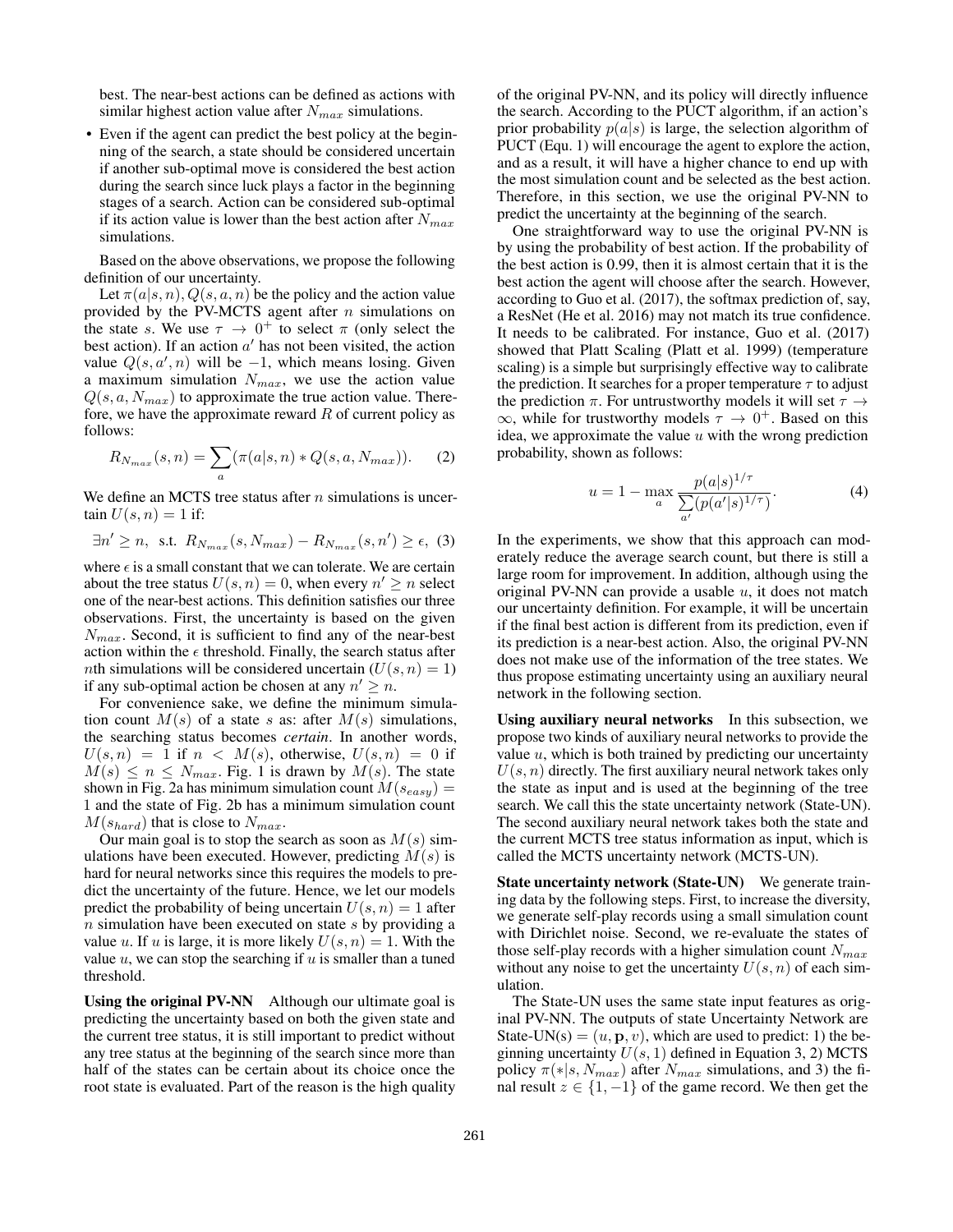following loss function

$$
l = (u - U(s, 1))^2 + c_1((v - z)^2 - \pi^T log(\mathbf{p})) + c_2 ||\theta||^2, (5)
$$

where  $c_1$ ,  $c_2$  are weighting constants. The first term of the loss function is to make u close to  $U(s, 1)$  using mean squared error. The second term of loss function, controlled by  $c_1$ , is the same as AlphaGo Zero (Silver et al. 2017) training its policy and value. Both  $\pi$  and p are vectors and  $\pi^T log(p)$ is their cross entropy. We add this term in order to help the network extract more information from state features. The experiment results shows that with a small  $c_1 = 0.1$  can truly help the performance of u and don't really need to tune  $c_1$ . The last term is for regularization, where  $\theta$  is the parameters of our model.

MCTS Uncertainty Network (MCTS-UN) As more simulations have been executed, more states will switch from uncertain to certain. It is worthy to evaluate the uncertainty according to the latest search tree status. Hence, we propose MCTS Uncertainty Network (MCTS-UN) method to identify those states using both the state and current MCTS information at any time during the search.

For efficiency, given an  $N_{max}$ , we hope to train our MCTS-UN on a single simulation  $n$  and be used on other simulations  $n'$ . In this way, we can check the uncertainty using only one model (MCTS-UN) at any time of the search and stop the search as soon as possible. It is critical to select a proper  $n$  to ensure the model can be generalized to different simulations. We select the  $n$  that minimizes the average MCTS count with only one checkpoint for identifying the uncertain states during the search. We also assume that the accuracy of negative samples  $(U(s, n) = 0)$  will have a limitation  $\alpha$  when we make the accuracy of positive samples  $U(s, n) = 1$  close to 100%. This can be done by using a very small threshold  $thr$ and only predict negative when the output  $u$  is smaller than the small threshold. With this predictor, the minimum of our average simulation count if we perform the uncertainty at  $n$ will be:

$$
f(\alpha, n) = (n \times \alpha + N_{max} \times (1 - \alpha))p(M(s) < n) + N_{max}p(M(s) \ge n), \tag{6}
$$

where  $p(M(s) < n)$  is the probability of the state s in training data after being pruned by State-UN that its  $M(s) < n$ . For example, if our predictor is perfect,  $\alpha = 1$ , all the states with  $M(s) \leq n$  will stop at *n* simulations, while others will continue to finish  $N_{max}$  simulations.

**Lemma 1** *The problem*  $\argmin_{n} f(\alpha, n)$  *have the same so-*

*lution for any*  $\alpha \in [0, 1]$ *.* 

We provide the detailed proof in the appendix. According to Lemma 1, we can safely select the cut point  $n$  for MCTS-UN to decide whether the agent should keep searching or not by assuming it is a perfect predictor ( $\alpha = 1$ ), hence we have:

$$
n = \underset{n'}{\text{arg min}}(f(1, n')), \tag{7}
$$

which can be solved exactly in a linear scan.

Since training MCTS-UN needs MCTS features  $T(s, n)$ of a state s (root state of the search tree) after  $n$  simulation

 $(n \leq N_{max})$  as input, we collect extra data while generating the training records of State-UN. The followings are the extra data we collected. More data can be stored for more complicated MCTS features  $T(s, n)$ .

For each state  $s_0$  in training record, we collect a pair  $(a_i, v_i)$  from each simulation, where  $a_i$  is the first action on the selection path in the *i*th simulation, and  $v_i$  is the evaluation result from the view of root state. For example, assume the root state  $s_0$  is black's turn. If the selected leaf state  $s_T$  is also black's turn, then  $v_i = v(s_T)$ ; otherwise if  $s_T$  is white's turn,  $v_i = -v(s_T)$ . Hence, for each game state, we end up collecting a sequence of pairs  $(a_2, v_2), (a_3, v_3), ..., (a_{N_{max}}, v_{N_{max}})$ . Note that the first simulation evaluates the root state and does not select any action, hence there is no  $(a_1, v_1)$ . We also prune some of the training data that are certain in the beginning  $U(s, 1) = 0$  and can be identified by State-UN easily. This helps us solve the data imbalance issue for training MCTS-UN.

With the extra data, we can generate MCTS features  $T(s, n)$  of a state s (root state of the search tree) after any n simulation ( $n \leq N_{max}$ ), which is described as followings:

MCTS features  $T(s, n)$  is a tensor with dimensions of channel num  $\times$  board size  $\times$  board size, where our  $channel\_num = 7$ . Each channel contains certain types of information about each action. Take Go as an example: channel  $0(T(s, n)[0])$  stores the prior probability provided by the original PV-NN. Hence,  $T(s, n)[0][1][2]$  stores the prior probability of playing at position  $(1, 2)$ . Channel 1 to 3 store the information of the first layer of the search tree, including the policy  $(N(s, a)/N(s))$  with  $\tau = 1$ , the action value  $(Q(a|s))$ , and the standard deviation of action value. If an action  $a'$  haven't been visited after n simulations, then action value  $Q(a|s) = -1$  and the standard deviation equals to 1. Channel 4 to 6 generated by the latest half  $(n/2$  to n) of the simulations to provide MCTS-UN the temporal information about the search, which also includes the policy, the action value, and the standard deviation of action value. For instance, the latest half policy can be calculated by  $\pi(*|s,n) \times 2-\pi(*|s,(n/2))$ . The temporal information can show the trend of the search. For example, if the current best action is not selected in the last half of simulations, this may indicate that the MCTS is trying to switch to an alternative solution. Note that our MCTS features  $T(s, n)$  do not have any information of  $n$ , since we hope to train our MCTS-UN on a single  $n$  and use it on any others. If there are information of *n* in  $\overline{T}(s, n)$ , the features  $\overline{T}(s, n')$  will be out of the training distribution. For the same reason,  $T(s, n)$  also does not have the information of  $N_{max}$  since we also want to scale up to a larger  $N_{max}$ .

Finally, MCTS-UN $(s, T(s, n)) = (u, p, v)$  is trained as follows:

$$
l = (u - U(s, n))^{2} + c_{1}((v - z)^{2} - \pi^{T}log(\mathbf{p})) + c_{2}||\theta||^{2}.
$$
 (8)

Same as State-UN, we also train it to learn the policy and value so that more information can be extracted. During training, we randomly dropout MCTS features or state features to ensure that MCTS-UN will not overly rely on any one of the features.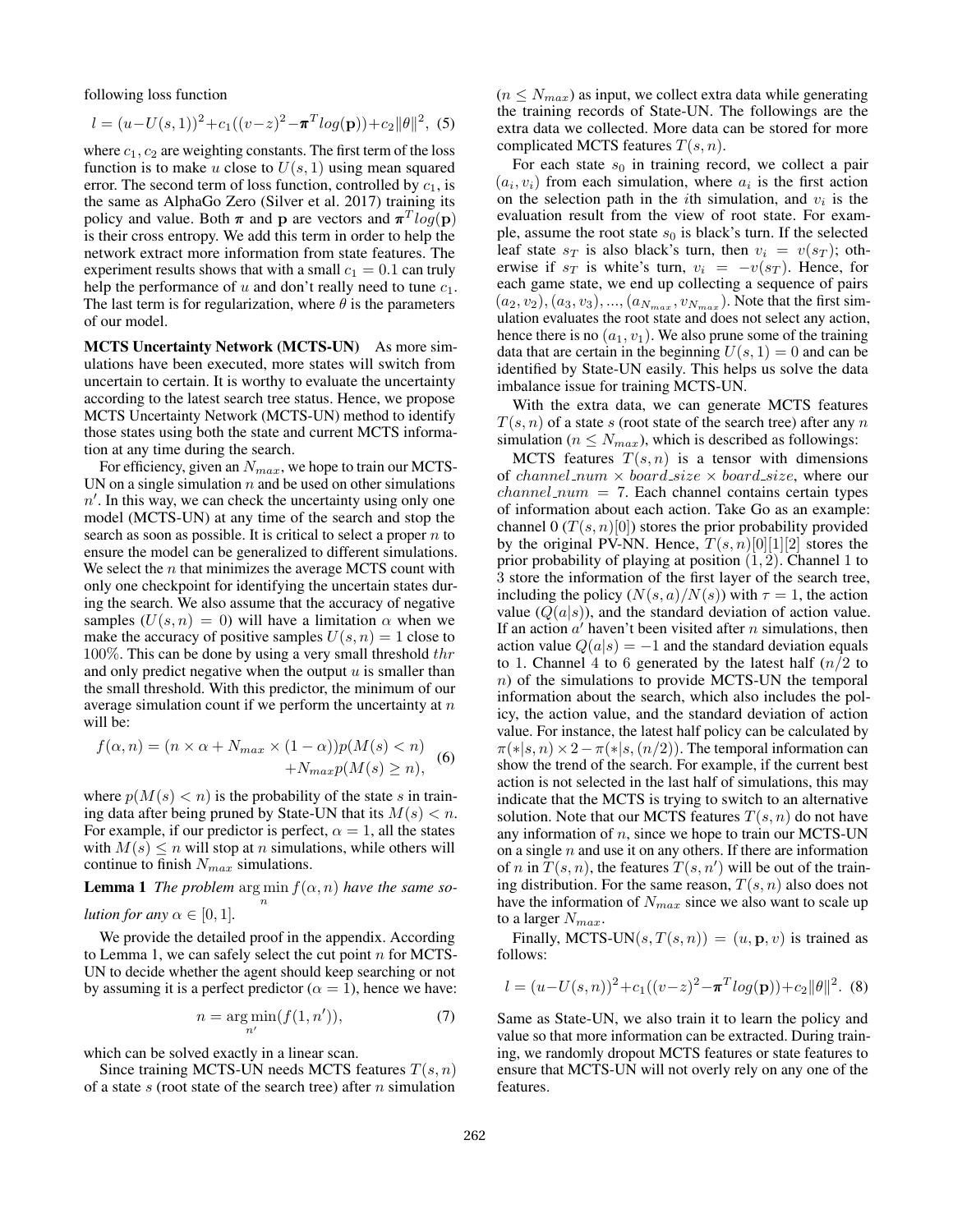Algorithm 1: Dynamic Simulation MCTS

**Input:** State s, Maximum simulation  $N_{max}$ , Check points c, Thresholds thr **Output:** policy  $\pi$ 1 if state\_UN  $(s) < thr[0]$  then 2 | return  $p(*|s)$  $3\ i \leftarrow 1$ 4 for  $n=1$  :  $N_{max}$  do 5 **if**  $i < \text{len}(c)$  *and*  $n = c[i]$  **then** 6 if MCTS UN  $(s, T(s, n)) < \boldsymbol{thr}[i]$  then 7 | | **return**  $\pi(*)s, n$ 8  $i \leftarrow i + 1$ <sup>9</sup> MCTS simulation () <sup>10</sup> end 11 **return**  $\pi(*|s, N_{max})$ 

## Dynamic Simulation MCTS (DS-MCTS)

Although our predictors' accuracy can achieve more than 90% accuracy, it is still non-trivial to use in practice since every wrong prediction can lead to losing directly. Moreover, due to the game's high complexity, it is possible to encounter many unseen data. Therefore, we need to be as careful as possible by making the accuracy of positive samples  $(U(s, n) = 1)$ close to 100%. Base on this idea, we propose Dynamic Simulation MCTS (DS-MCTS), which only stops the search when it is very certain. Otherwise, we will continue the search and recheck it at the next checking point.

DS-MCTS is shown in Algorithm 1. The input includes the given state s, maximum simulation count  $N_{max}$ , a list of checkpoints  $c$ , and a list of thresholds  $thr$ . Checkpoints list  $c$ is sorted and indicates when we should check our uncertainty. For example, the first checkpoint  $c[0] = 0$  is at the beginning of the search. The threshold list  $thr$  is the threshold for each checkpoint.

At the beginning of the search, we obtain  $u$  by the original PV-NN or the State-UN at line 1. If the output u is  $\langle \text{thr}[0] \rangle$ (line 1), we will return the policy provided by PV-NN (line 2). Otherwise, the search starts (line 4). During the search, when the current simulation count n reaches a checkpoint  $c[i]$ (line 5), we then evaluate the current uncertainty by using MCTS-UN $(s, T(s, c[i]))$ . If the output u of MCTS-UN is smaller than  $thr[i]$  (line 6), then the search will stop (line 7). Otherwise, the search continues (line 9) and wait for the next checkpoint reaches (line 8).

The number of checkpoints should not be too many since there is still cost for forwarding MCTS-UN. We normally selects the second checkpoint same as the training data  $c[1] = n$ , where *n* is selected by Equ. 7. For other checkpoints, we use  $c[i] = 2 \times c[i-1]$ . Normally, when more simulations are executed, MCTS-UN's prediction will be more accurate. Therefore, we can use a larger threshold for a larger checkpoint, as long as most ( $> 96\%$ ) of the states that need to keep searching will be identified. This can be verified by evaluating the threshold on the self-play record first.

## Related Work

Resource allocation (Hyatt 1984; Šolak and Vučković 2009; Donninger 1994; Markovitch and Sella 1996) has a long history in game playing since the total thinking time is normally fixed (sudden death). However, it is not intensively studied in MCTS (Huang, Coulom, and Lin 2010; Baier and Winands 2015), which is very different from the alpha-beta search because MCTS is an any-time algorithm. PV-MCTS trained by AlphaZero is even more different from traditional searching since the action provided by PV-NN is already decent, and our model needs to evaluate the probability of other actions being better. Resource allocation schemes can be divided into three categories: static, semi-static, and dynamic strategies based on decision time (Markovitch and Sella 1996). Static strategies decide at the beginning of the game, and semi-static strategies decide before each search is started. These strategies usually focus on reserving time for the critical game stages. One of the semi-static strategies proposed by Kocsis, Uiterwijk, and van den Herik (2000) uses a neural network to predict the search depth of the alpha-beta search. The search depth will follow the network's prediction. When the time runs out, the search depth will always be 1. Unlike state-UN, it is trained on a fixed total thinking time; hence we need to retrain the model when the total thinking time is changed. Also, since it is semi-static strategies, once the model predicts a search depth, it cannot change it according to the current searching result.

Our method belongs to dynamic strategies that allocate resources during the search. One of the most popular dynamic strategy "STOP" (Baier and Winands 2015) terminates the search when the best move will not change even if the remaining simulations all select the current second-best move. Although "STOP" guarantees the same best move, it can only terminate the search after  $N_{max}/2$  of simulations. Prob-Cut (Buro 1995) can also be considered as dynamic strategies on a higher level. It speeds up alpha-beta search by pruning the search tree according to shallow subtree searching results. However, there is no obvious way to use it on MCTS, since MCTS has already use UCT (Kocsis and Szepesvári 2006) or PUCT (Rosin 2011) algorithm to handle subtrees that are not promising.

Beyond tree searching, many methods have been proposed to quantify the uncertainty. Some methods utilize the original network's input and output (Guo et al. 2017; Hendrycks and Gimpel 2016; Liang, Li, and Srikant 2017), some methods ensemble randomized models (Gal and Ghahramani 2016; Lakshminarayanan, Pritzel, and Blundell 2017), some methods query model's understanding of the environment (Pathak et al. 2017; Burda et al. 2018), and some use Bayesian methods (Guo et al. 2017; Azizzadenesheli, Brunskill, and Anandkumar 2018). However, non of the above methods can utilize the information provided by the current tree search, since they can only provide uncertainty quantification for a static model, while tree search is a dynamic process.

#### Experiment

In this section, we empirically investigate our method mainly on 9x9 NoGo and some on 9x9 Go.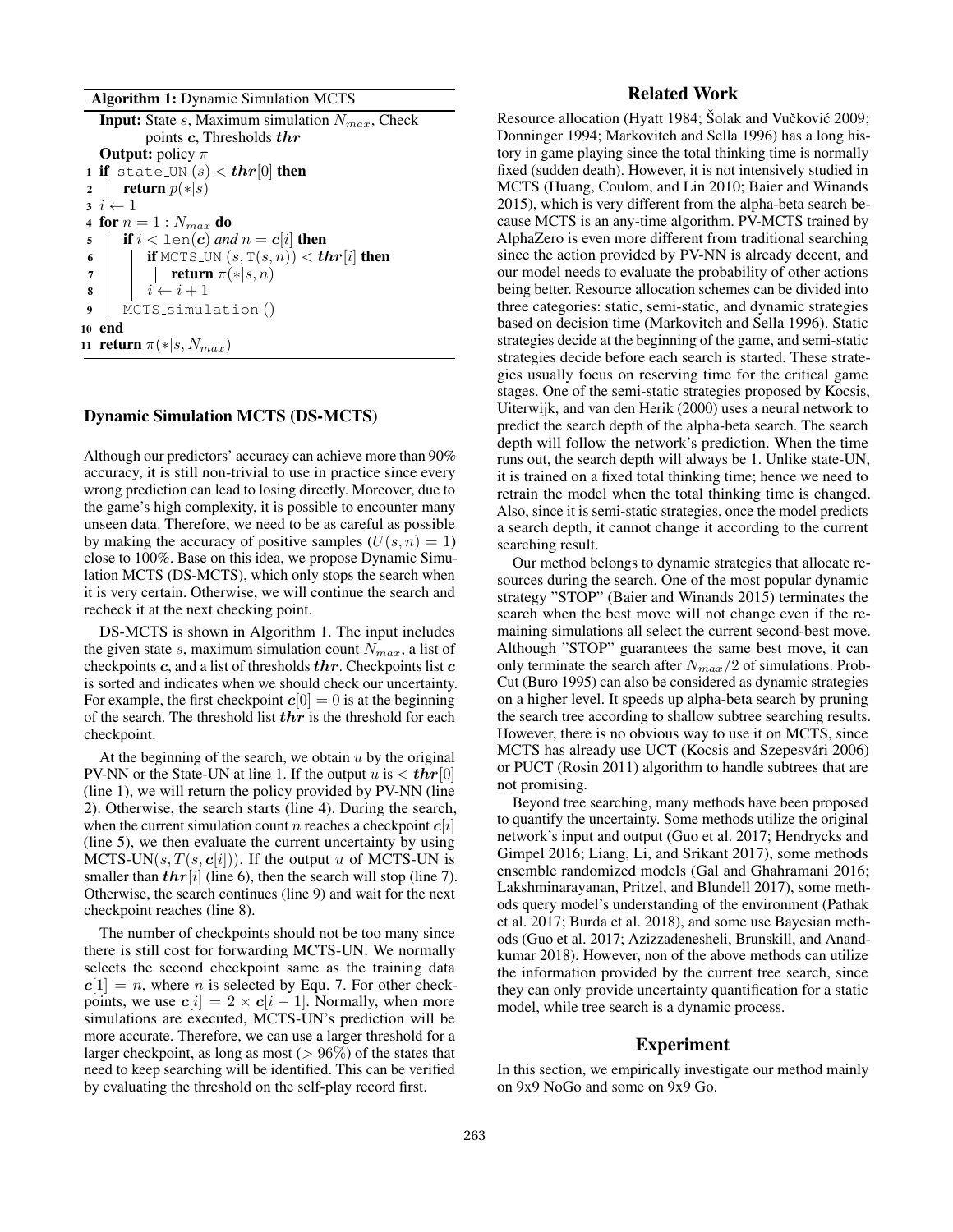

Figure 3: The results of using the PV-NN and State-UN.



Figure 4: The MCTS-UN results using different check point  $c[1]$ .



Figure 5: Applying "STOP" algorithm to MCTS-UN, State-UN, and Baseline.

Experiment setting for NoGo NoGo is one of the tournament items in the Computer Olympiad (Müller 2015). We choose NoGo in our experiments since the searching space is relatively low compared with 19x19 Go while maintaining many similar characteristics (Chou, Teytaud, and Yen 2011).

The NoGo agent we used has a 98% win rate against Ha-HaNoGo (Lan 2016), which won the champion on the 2016 TAAI competition. The PV-NN is a ResNet (He et al. 2016) with ten blocks and 128 filters. State-UN and MCTS-UN have ten blocks and 196 filters and are trained by 20,000 self-play games with  $N_{max} = 1600$ . MCTS-UN is trained by  $n = 160$ , where *n* is acquired by Equation 7. Each experiment played at least 2,048 games; therefore, the standard deviation was less than 1.1%. The default opponent is PV-MCTS with  $opp\_sim = 1600$  simulations on each move. We do not try other NoGo programs because they are much weaker  $\langle 2\% \text{ win rate} \rangle$  than our agent that is trained by AlphaZero. The default  $N_{max}$  for DS-MCTS method is also 1600.

Performance of original PV-NN and State-UN First, we investigated the performance of DS-MCTS that only checks at the beginning of the search using PV-NN or State-UN. The results are shown in Fig. 3. We use average simulation ratios as the x-axis to show the acceleration, namely, if the average simulation is  $E[n]$ , then the average simulation ratio is  $E[n]/opp\_sim$ . The baseline (black line in Fig. 3) is drawn by PV-MCTS with different simulations. We have also tested stopping the searching randomly (Wu 2019). The results show that it is much weaker than our baseline.

We experiment using Equ. 4 with three different temperatures ( $\tau = \{0.5, 1, 1.5\}$ ). Since using different thresholds  $thr[0]$  will result in different average simulations, we properly select the set of thresholds (see appendix) for each temperature so that they can be compared under similar average simulations. The result is shown as the green lines in Fig. 3, where each data point is generated by a threshold  $thr[0]$  in the set. The results show that PV-NN can achieve more than 45% win rate against the original PV-MCTS with only using less than 60% of time. Temperature  $\tau = 1$  even achieves a 48.6% win rate with an average of 925 simulations, where the original PV-MCTS (black) can only achieve about 42% win rate using the same simulations. However, as the threshold  $thr[0]$  increase (average simulation decrease), the win rates

drop quickly. It even performs worse than the baseline when the average simulation ratio is smaller than 0.4. This implies that some critic states that require searching are misclassified, and the game will be unsavable even if searching longer on other states. Same as original PV-NN, we also use a set of  $thr[0] = 0.05, 0.1, 0.2, ..., 0.7$  to show how the win rate decrease when more states play without search according to the State-UN. The brown line in Fig. 3 shows that the uncertainty prediction  $u$  provided by State-UN is much better than using the original PV-NN. Especially when using less than 40% of the resource, State-UN can still have a 43% win rate. This also indicates that our definition of uncertainty  $U(s, n)$ for MCTS tree search serves properly on training State-UN. Since  $thr[0] = 0.1$  achieve a 49% win rate with only 801 average simulations, we will use it for following experiments.

Performance of MCTS-UN Although our MCTS-UN is only trained with tree information  $T(s, 160)$  at 160 simulations, we want to show that it can be used on other simulations such as 400 and 800. Hence, in these experiments, we add only a checkpoint on different simulations  $(c[1] =$ 160, 400, 800) of the searching and use a set of thresholds  $(thr[1])$  to show the trade-off. The State-UN is used in the beginning with a threshold  $thr[0] = 0.1$ . Fig. 4 shows that adding a single checkpoint  $c[1]$  during the search can achieve a higher performance than only using State-UN, even if the checkpoint is different from the simulations MCTS-UN is trained. For example, with  $c[1] = 160$ ,  $thr[1] = 0.025$  we have 49.2% win rate with 715 average simulations and with setting of  $c[1] = 800, \text{thr}[1] = 0.2$  we have 48.5% win rate with 591 average simulations. Note that  $c = 800$  has a higher win rate when having lower average simulations. This shows that even if MCTS-UN does not check and stop the searching until 800 simulations, the quality of MCTS-UN with the tree information  $T(s, 800)$  allows us to stop the searching of more states (using a higher  $thr[1]$ ) without dropping the win rate. Hence, using only one checkpoint  $n = 160$ , which was selected by Equ. 7, is an efficient way to train MCTS-UN.

Combining with the STOP strategy Next, we apply the "STOP" algorithm (Baier and Winands 2015), as mention in the related work section, to both our methods and baseline programs. The results in Fig. 5 shows that using "STOP" can further accelerate the search since all lines (including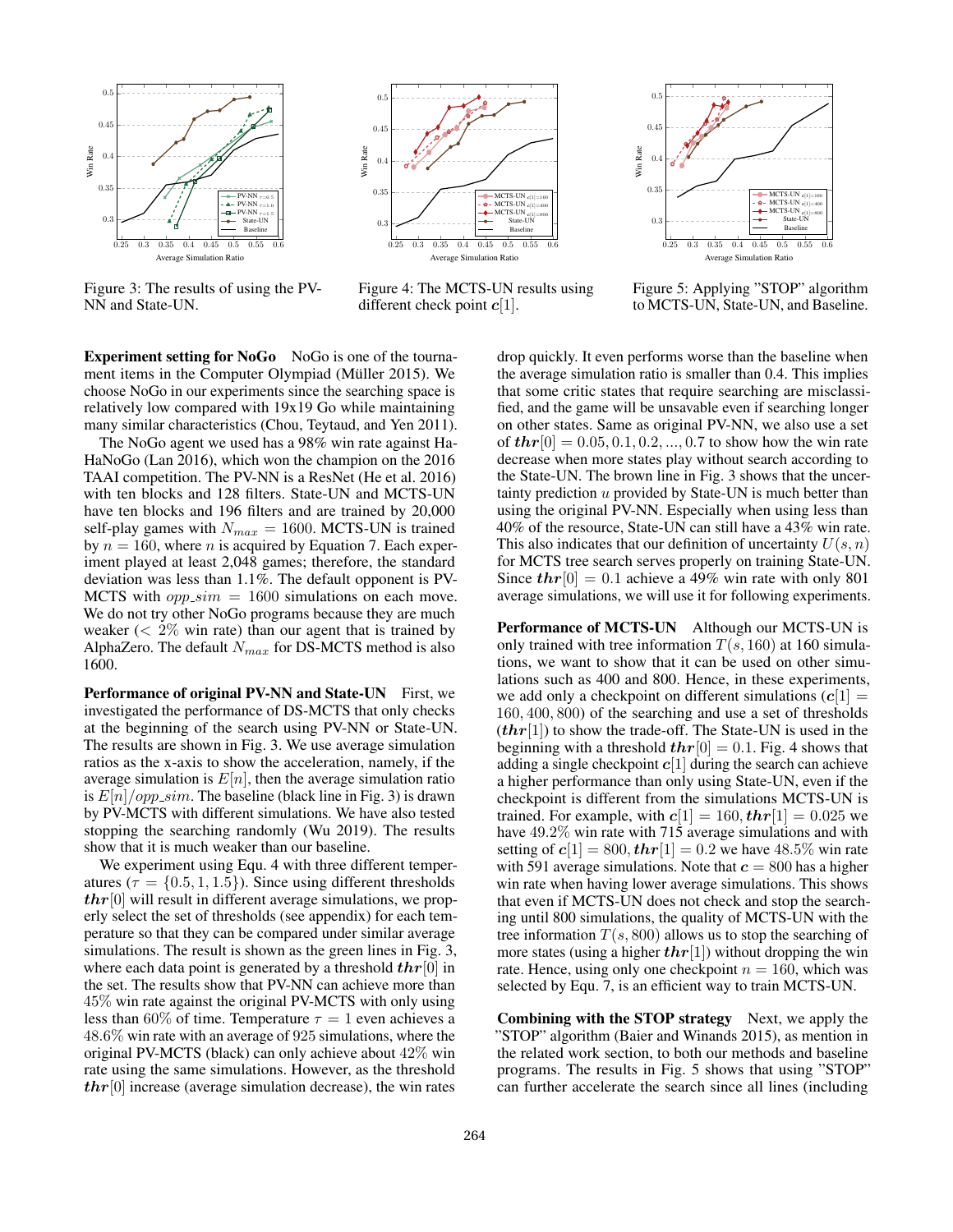|                         | $\boldsymbol{c}[i]$   | $\overline{\phantom{m}}$     | 160   | 400   | 800   | 1600     | 800/1600 | 400/800/1600   | 160/400/800/1600 |
|-------------------------|-----------------------|------------------------------|-------|-------|-------|----------|----------|----------------|------------------|
|                         | $\boldsymbol{thr}[i]$ | $\qquad \qquad \blacksquare$ | .025  | .025  | .05   | .05      | .05/.05  | .025/0.05/0.05 | .025/025/05/05   |
| $4000 \text{ vs } 1600$ | Avg Sim               | 2226                         | 1922  | 1858  | 1584  | 1748     | 1460     | 1401           | 1351             |
|                         | Win Rate              | 62.9%                        | 59.7% | 61.8% | 61.4% | $60.9\%$ | $61.5\%$ | 59.1%          | 54.8%            |
| 6400 vs 6400            | Avg Sim               | 3914                         | 3341  | 3273  | 2815  | 2983     | 2539     | 2453           | 2364             |
|                         | Win Rate              | 48.0%                        | 44.1% | 46.9% | 46.1% | $46.5\%$ | 46.5%    | $46.5\%$       | 44.7%            |

Table 1: The results of testing on larger simulations with  $thr[0] = 0.1$ 

baseline) move slightly to the left comparing to Fig. 4. For example, when  $c[1] = 800, \text{thr}[1] = 0.2$  we achieves 48.5% win rate with only 555 simulations. The results also show that our methods still perform better than the baseline. For instance, to achieve more than 48% win rate, PV-MCTS still needs 964 simulations even with the "STOP" algorithm. Note that we can compare our method with "STOP" directly by comparing the brown line and red line in Fig. 4 and the black line in Fig. 5. Our method has a better result than "STOP", even if only using State-UN.

Testing on larger simulations In this experiment, we want to show that although our MCTS-UN is trained by the data generated with  $N_{max} = 1600$ , it can be used in a larger  $N'_{max}$ . Moreover, with more checkpoints, our method can perform even better.

In the first experiment (4000vs1600), we increase the  $N_{max}$  of DS-MCTS to 4000 and still fight against PV-MCTS with 1600 simulations per move. Besides showing our method can scale up, we also want to show that our method has a higher win rate under a similar average simulation count. Table 11 shows the results. The first column only uses State-UN with  $thr[0] = .1$ . Columns from 6th to 8th show the results that use MCTS-UN more than one time. For example, the last column used checkpoints  $c = \{0, 160, 400, 800, 1600\}$  with thresholds  $thr = \{.1, .025, .025, .05, .05\}$  respectively. The result of (800/1600, .05/.05) shows that we can achieve a 61.5% win rate against PV-MCTS with 1600 simulations using only 1460 simulations on average.

In the second experiment (6400vs6400), we increase the  $N_{max}$  of DS-MCTS to 6400 and fight against PV-MCTS with 6400 simulations. We want to test if our method can scale up and fight against a much different and stronger agent. The last row of Table 11 shows we achieve more than a 46% win rate against 6400 simulations with most of the settings. Moreover, with the setting of  $c = \{0, 400, 800, 1600\}$ , we can have a 46.5% win rate against 6400 simulations with only 2453 average simulations. Note that the win rate of (2400vs6400) for PV-MCTS is only 34%. Thus we show that MCTS-UN can be used when both  $N'_{max}$  is much larger, and the opponent is much stronger than training data.

Experiments on 9x9 Go We further apply our methods to 9x9 Go to demonstrate it is general to other games. The PV-NN of our AlphaZero 9x9 go agent is ResNet with 20 blocks and 256 filters. The training data is generated in the same way as NoGo. There are two differences between the

experiments of Go and NoGo. First, for each game, instead of starting from the empty position, we randomly select an opening from a public 9x9 Go opening book (Coulom 2017) as the starting position. Our State-UN and MCTS-UN are trained using self-play records. Using openings can help us verify whether our models can handle unseen positions in the training data. Second, for simplicity, we choose 0.1 as the threshold for every checkpoint.

The first experiment is DS-MCTS vs. PV-MCTS with both 1600 simulations. With only State-UN, the average simulation ratio can drop to 79% with about 50% win rate. Adding a checkpoint at 160, 400, 800 separately can reduce the average simulation ratio to  $67.6\%, 67.5\%, 71.1\%$  and remain more than 46.5% win rate. If we use three checkpoints together, the average simulation ratio can be further reduced to 59.4%. We then test this setting with  $N_{max} = 3200$  against PV-NN with 3200 simulations per move and still get a 44.9% win rate. This shows that our method can scale up to a larger  $N_{max}$ , even if the position is unseen and the opponent is stronger. Other full results of 9x9 Go are shown in the appendix.

## Conclusion and Future Work

In this paper, we first define the uncertainty for tree searching. We then train State-UN and MCTS-UN to predict the uncertainty. We also propose Dynamic Simulation MCTS to utilize those networks. Experimental results on NoGo and Go show that DS-MCTS can speed up the inference time and maintain the win rate. Moreover, although training on a small maximum simulation, MCTS-UN can scale up to a much larger one. After fine-tuning the thresholds on NoGo, DS-MCTS can speed up more than 2.5x and still maintain a 46.5% win rate under a much larger  $N_{max}$ .

One of our future work is generating self-play records during AlphaZero training with DS-MCTS. Wu (2019) shows that randomly reduce the simulation count on 75% of states, which will significantly reduce the playing strength (win rate  $< 10\%$  against the original agent), can still train a strong AI. Hence, we believe that we can reduce simulations on even more states if we select the states properly instead of random.

Another future work is replacing PV-NN with State-UN during the MCTS search. In this way, we will have state uncertainty for every node. Also, to improve MCTS-UN, we need to input more information from the search tree, e.g., graph neural networks (Wu et al. 2020) to gather deeper information from the search tree or using the PUCT bonus.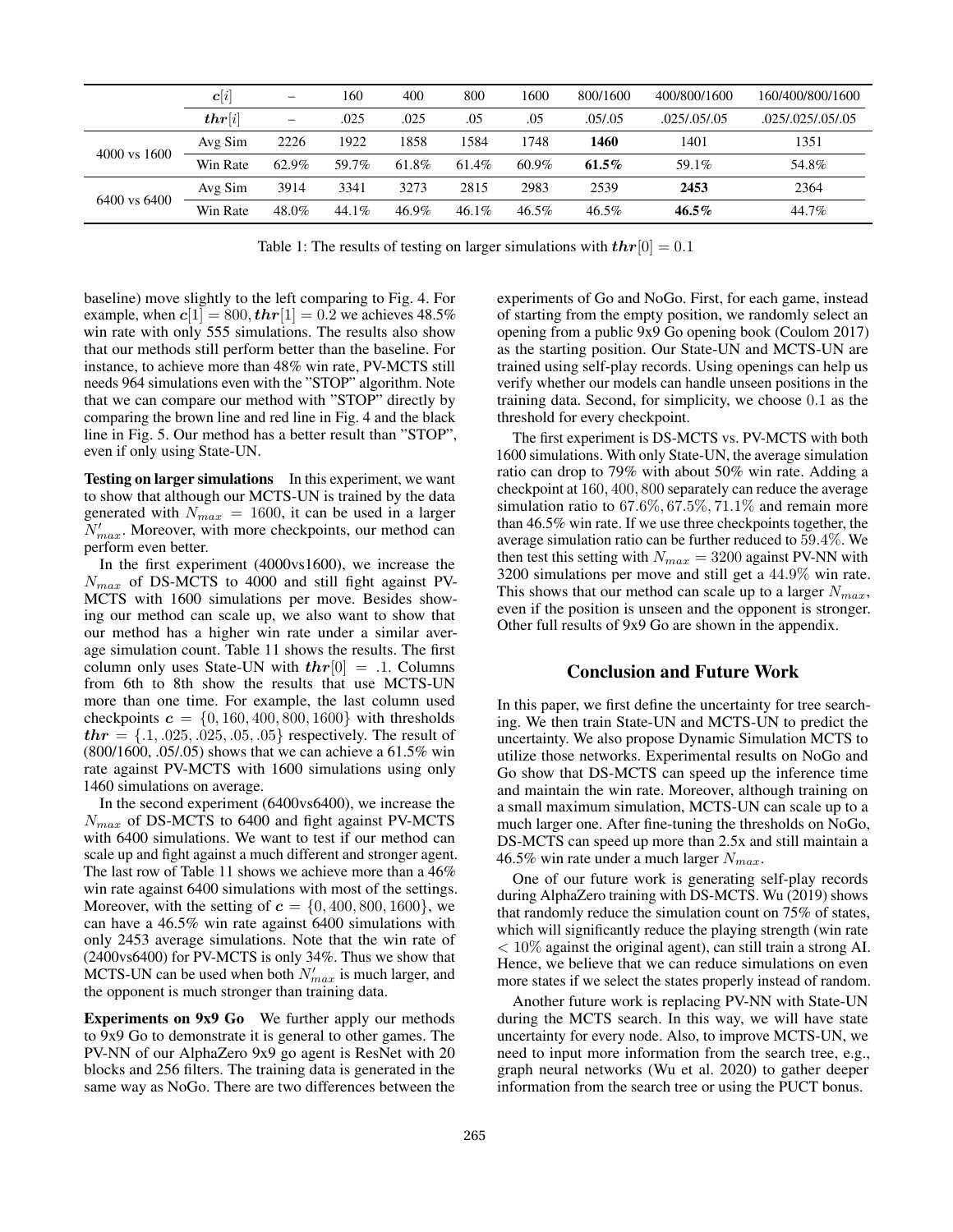## Acknowledgments

This research is partially supported by National Science Foundation (NSF) under IIS-1901527, IIS-2008173 and Army Research Lab under W911NF-20-2-0158, and the Ministry of Science and Technology (MOST) under Grant Number MOST 109-2634-F-009-019 through Pervasive Artificial Intelligence Research (PAIR) Labs. The computing resource is partially supported by the national center for highperformance computing (NCHC).

#### References

Amodei, D.; Olah, C.; Steinhardt, J.; Christiano, P.; Schulman, J.; and Mané, D. 2016. Concrete problems in AI safety. *arXiv preprint arXiv:1606.06565* .

Azizzadenesheli, K.; Brunskill, E.; and Anandkumar, A. 2018. Efficient exploration through bayesian deep qnetworks. In *2018 Information Theory and Applications Workshop (ITA)*, 1–9. IEEE.

Baier, H.; and Winands, M. H. 2015. Time management for Monte Carlo tree search. *IEEE transactions on computational intelligence and AI in games* 8(3): 301–314.

Browne, C. B.; Powley, E.; Whitehouse, D.; Lucas, S. M.; Cowling, P. I.; Rohlfshagen, P.; Tavener, S.; Perez, D.; Samothrakis, S.; and Colton, S. 2012. A survey of Monte Carlo tree search methods. *IEEE Transactions on Computational Intelligence and AI in games* 4(1): 1–43.

Burda, Y.; Edwards, H.; Storkey, A.; and Klimov, O. 2018. Exploration by random network distillation. *arXiv preprint arXiv:1810.12894* .

Buro, M. 1995. Probcut: An effective selective extension of the  $\alpha$ - $\beta$  algorithm. *ICGA Journal* 18(2): 71–76.

Chou, C.-W.; Teytaud, O.; and Yen, S.-J. 2011. Revisiting Monte-Carlo tree search on a normal form game: NoGo. In *European Conference on the Applications of Evolutionary Computation*, 73–82. Springer.

Clements, W. R.; Robaglia, B.-M.; Van Delft, B.; Slaoui, R. B.; and Toth, S. 2019. Estimating risk and uncertainty in deep reinforcement learning. *arXiv preprint arXiv:1905.09638* .

Coulom, R. 2017. Crazy Sensei 9x9 Go Opening Book. https://www.crazy-sensei.com/book/go 9x9 (visited on 2021/03/14).

Donninger, C. 1994. A la recherche du temps perdu:'That was easy'. *ICGA Journal* 17(1): 31–35.

Gal, Y.; and Ghahramani, Z. 2016. Dropout as a bayesian approximation: Representing model uncertainty in deep learning. In *international conference on machine learning*, 1050– 1059.

Gao, C.; Müller, M.; and Hayward, R. 2018. Three-Head Neural Network Architecture for Monte Carlo Tree Search. In *IJCAI*, 3762–3768.

Garcıa, J.; and Fernández, F. 2015. A comprehensive survey on safe reinforcement learning. *Journal of Machine Learning Research* 16(1): 1437–1480.

Guo, C.; Pleiss, G.; Sun, Y.; and Weinberger, K. Q. 2017. On calibration of modern neural networks. In *Proceedings of the 34th International Conference on Machine Learning-Volume 70*, 1321–1330. JMLR. org.

He, K.; Zhang, X.; Ren, S.; and Sun, J. 2016. Deep residual learning for image recognition. In *Proceedings of the IEEE conference on computer vision and pattern recognition*, 770– 778.

Hendrycks, D.; and Gimpel, K. 2016. A baseline for detecting misclassified and out-of-distribution examples in neural networks. *arXiv preprint arXiv:1610.02136* .

Huang, S.-C.; Coulom, R.; and Lin, S.-S. 2010. Time management for Monte-Carlo tree search applied to the game of Go. In *2010 International Conference on Technologies and Applications of Artificial Intelligence*, 462–466. IEEE.

Hyatt, R. M. 1984. Using time wisely. *ICGA Journal* 7(1): 4–9.

Kocsis, L.; and Szepesvári, C. 2006. Bandit based Monte-Carlo planning. In *European conference on machine learning*, 282–293. Springer.

Kocsis, L.; Uiterwijk, J.; and van den Herik, J. 2000. Learning time allocation using neural networks. In *International Conference on Computers and Games*, 170–185. Springer.

Lakshminarayanan, B.; Pritzel, A.; and Blundell, C. 2017. Simple and scalable predictive uncertainty estimation using deep ensembles. In *Advances in neural information processing systems*, 6402–6413.

Lan, L. 2016. HaHaNoGo: An open source NoGo program. https://github.com/lclan1024/HaHaNoGo (visited on 2021/03/14).

Lan, L.-C.; Li, W.; Wei, T.-H.; Wu, I.; et al. 2019. Multiple policy value Monte Carlo tree search. In *Proceedings of the 28th International Joint Conference on Artificial Intelligence*, 4704–4710.

LeCun, Y.; Bengio, Y.; and Hinton, G. 2015. Deep learning. *nature* 521(7553): 436–444.

Liang, S.; Li, Y.; and Srikant, R. 2017. Enhancing the reliability of out-of-distribution image detection in neural networks. *arXiv preprint arXiv:1706.02690* .

Liu, A.; Chen, J.; Yu, M.; Zhai, Y.; Zhou, X.; and Liu, J. 2020. Watch the Unobserved: A Simple Approach to Parallelizing Monte Carlo Tree Search. In *International Conference on Learning Representations*. URL https://openreview.net/ forum?id=BJlQtJSKDB.

Markovitch, S.; and Sella, Y. 1996. Learning of resource allocation strategies for game playing. *Computational Intelligence* 12(1): 88–105.

Müller, M. 2015. NoGo History and Competitions. https: //webdocs.cs.ualberta.ca/∼mmueller/nogo/history.html (visited on 2021/03/14).

Pathak, D.; Agrawal, P.; Efros, A. A.; and Darrell, T. 2017. Curiosity-driven exploration by self-supervised prediction. In *Proceedings of the IEEE Conference on Computer Vision and Pattern Recognition Workshops*, 16–17.